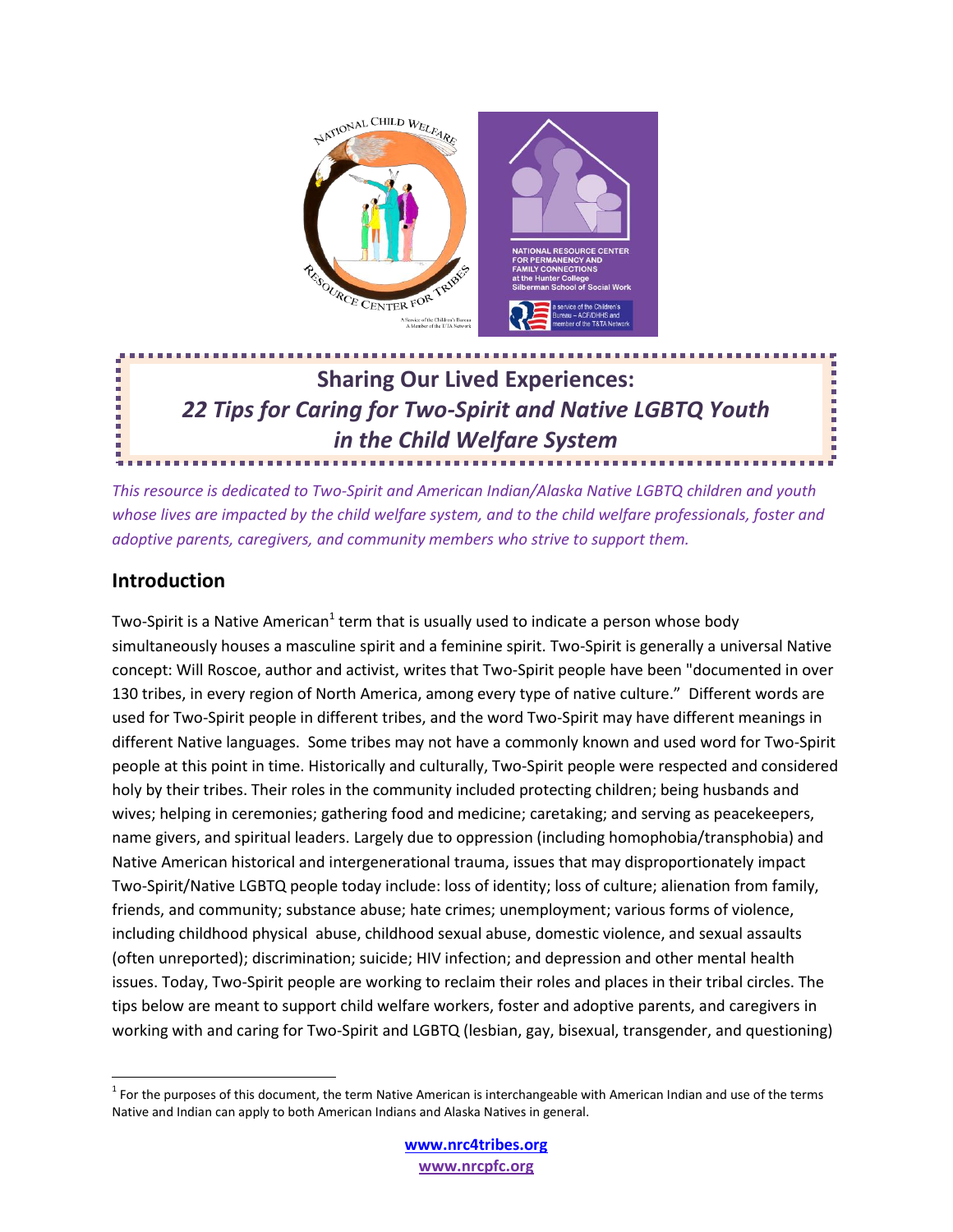American Indian/Alaska Native children and youth involved with the child welfare system. These tips may also be helpful to tribal community members that wish to be allies to their young relatives.

## **22 Tips for Caring for Two-Spirit and LGBTQ Native Youth in the Child Welfare System**

- 1. Promote acceptance and model respect toward differences, in general. For example, as a foster parent, be able to provide a home that is respectful, safe, and welcoming for everyone, knowing that each child has their own identity, feelings, and experiences. Do not push a particular (or any) faith, religion, or form of spirituality on children or youth. Allow them to find and explore their own spirituality (if they wish to do so).
- 2. Seek out the supports and resources that you need in order to work with or care for a Two-Spirit or LGBTQ Native youth in an effective and affirming manner. For a child welfare professional, this might mean accessing resources (practice tools, reading materials), supervision focused on this topic, training, etc. For a caregiver, this might mean accessing support from the caseworker, training, community-based resources for families of LGBTQ youth, etc.
- 3. Consider whether your personal or religious beliefs prevent you from carrying out your professional responsibilities to all youth, or providing a safe, supportive, and affirming home for all youth, including Two-Spirit and Native LGBTQ youth. If you find that there is a deep conflict between your beliefs and responsibilities, this may not be the role for you.
- 4. Talk early, often, and openly about sexuality and development. Model that it is appropriate to talk about these topics and safe to ask questions. Use inclusive and respectful language. For example, specifically mention Two-Spirit and LGBTQ people.
- 5. Know that it may be difficult for youth to verbalize some of the ways they are feeling. Let them know that this is okay! It can take time to understand, process, and accept our experiences and/or identities. Normalize this and support them in this process over time. Again, modeling the use of inclusive language and talking about sexuality and development can be helpful by providing some options for terms.

## **Messages to Two-Spirit Youth in Foster Care**

#### **From Two-Spirit Adults Who Were in Foster Care as Youth**

*Child welfare workers and caregivers: Please consider sharing these messages with Two Spirit and Native LGBTQ youth!*

- x *You are special. You are beautiful. You are valued.*
- x *Don't be ashamed of who you are. Don't let somebody tell you that you're a bad person. Let your identity grow.*
- x *You are not alone. We're here for you. People love you and care about you. Right now, there are other American Indian/Alaska Native youth who are experiencing similar thoughts and feelings related to their sexual orientation, gender identity, and tribal identity.*
- x *Reach out to others and develop trusting relationships with people who accept, support, and celebrate you.*
- **•** It is possible to recover and *heal from the past.*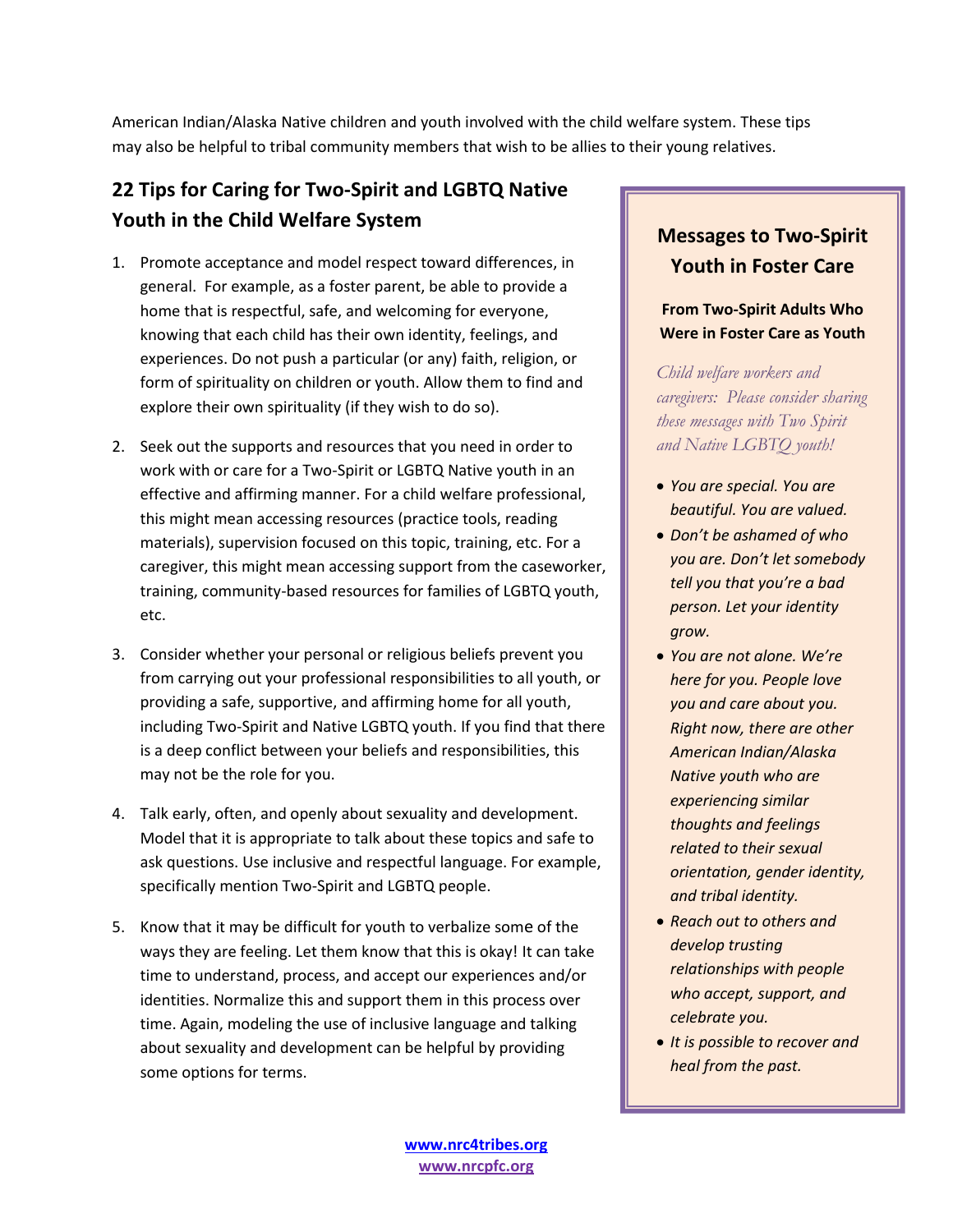- 6. People identify in different ways. For example, some Native people may identify as Two-Spirit, lesbian, gay, or bisexual. The term they identify with may change over time. In most cases, it is appropriate to "mirror" the term that the youth uses to describe themselves (unless they have "reclaimed" a term that is usually considered derogatory). Avoid making assumptions about anyone's gender identity or sexual orientation or the terms or pronouns they use to describe themselves. Avoid pressuring a youth to label their identity.
- 7. Support and encourage Two-Spirit and LGBTQ Native youth in exploring who they are. Learn about and offer available supports, groups, and social opportunities in the community, but do not force them to go – let them make these decisions. Many decisions are made for them by the system, and it is empowering for them to be able to decide whether and when to utilize supports or participate in these activities. You can also keep the option open by telling them, "This resource for opportunity] is always available to you. I respect that it doesn't feel right for you at this time, and if you change your mind, you can let me know."
- 8. Be aware that well-intended efforts to support cultural connection may have a hurtful impact if they add to a sense of separation or feelings of difference. It may be helpful to connect the youth with a role model or mentor, particularly someone who is Two-Spirit or LGBT Native, Native, and/or has experience with the child welfare system. If the youth is not ready or interested in a mentor at this point in time, respect their choice. It is ok to offer this option to them again after some time has passed, as they may change their mind, and to keep the opportunity open (see tip #7).
- 9. Keep the information that a youth shares with you about their sexual orientation or gender identity private, unless it is necessary to disclose it for their best interest (i.e. a situation involving safety). If you do have to share information about a youth's sexual orientation or gender identity in order to support them, engage the youth in a conversation prior to disclosing. Explain with whom you need to share the information and why, answer questions the youth may have, and engage the youth in problem-solving regarding any concerns they have about the disclosure.
- 10. Learn about the impact of historical and intergenerational trauma on Native American and Alaska Native individuals, families, and communities and let this knowledge inform your work and/or the care you provide. Access information, resources, and training on trauma-informed care.
- 11. If you are not part of the youth's tribe and/or are not Native American, learn as much as you can about the youth's tribe and Native American culture. Discuss with the youth how they would feel about your participation in local tribal community events such as pow-wows, potlucks, and cultural gatherings. If the youth is open to your participation: participate as a family if possible; introduce yourself to the organizers; and, offer to bring a food dish to share.
- 12. Learn about the history of, and current issues impacting, Two-Spirit people. Be aware that a Two-Spirit youth may have experienced/may experience painful rejection from their tribe. Two-Spirit and Native LGBTQ youth involved in the child welfare system may experience feelings of guilt, shame, abandonment, and/or disconnection from their family and/or tribe.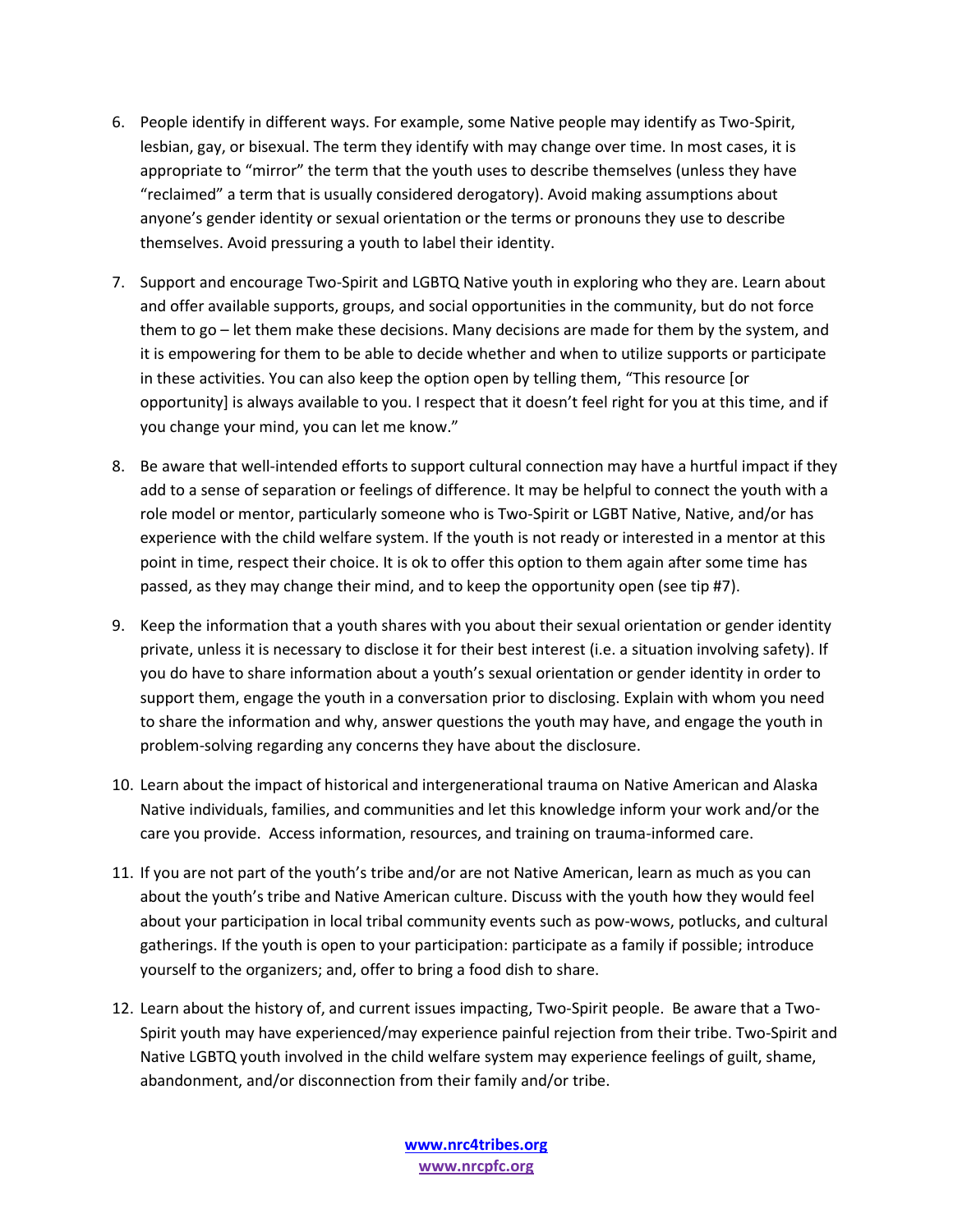- 13. Be aware that Two-Spirit and LGBTQ Native youth may experience bullying at school, in a group residence, or in the community. Be prepared to talk about and respond to bullying, and to advocate for the youth. Be careful to ensure that the youth is not blamed, and that issues are addressed appropriately.
- 14. Avoid viewing the youth exclusively as a victim. Recognize that each person has unique experiences and a unique identity. Recognize their strengths, talents and the ways in which they are resilient. Support them in building friendships and pursuing healthy activities that they enjoy.
- 15. If a child or youth is going through the tribal court process (or any court proceedings), provide them with age-appropriate information (before, during, and after the proceedings) and emotional support.
- 16. Be attentive to the needs that the youth identifies and areas they want to focus on. For example, therapy may need to focus on working through traumatic experiences, grief, and loss. The youth may not want to talk about identity, gender, or sexuality (or may not want to at a particular point in time). Addressing identity may not be their most pressing need.
- 17. Support Two-Spirit and Native LGBTQ youth in accessing affirming and culturally competent health, mental health, and substance abuse services and treatment as needed.
- 18. Learn about suicide risk and how to respond to a youth who expresses suicidal ideation or plans, displays behaviors that indicate risk, or engages in self-harm.
- 19. Work to create visible roles for Two-Spirit and LGBTQ people in the community. Show them, and show the community, that they are important and valued. By supporting their involvement in the community, Tribal leaders and community members can support Two-Spirit people in reclaiming their place in the circle. For example, Tribal leaders can support Two-Spirit people in taking a visible role in pow-wows, perhaps encouraging their participation in singing, dancing, or a drum group. Encourage Two-Spirit and LGBTQ Native youth to pursue their interests and participate in the way that works for them. Two-Spirit and LGBTQ Native youth can also be encouraged to take on leadership roles in an agency or youth group or at school.
- 20. Historically and today, the extended family system in tribal communities is the core of the natural helping network that protects children and participates in their upbringing. Support Two-Spirit and LGBTQ Native youth in creating and maintaining long-term, permanent relationships with their community.
- 21. Work to create a sense of responsibility and long-term commitment in the community for supporting and caring for Two-Spirit and LGBTQ Native youth in foster care. Again, be conscious of language – using terms like "young relatives" emphasizes connection and belonging (and that the community has a responsibility for its members). For example, instead of labeling youth as "aging out" of the system, one community honored their young relatives who turned 21 while in care with a respectful memorial ceremony.